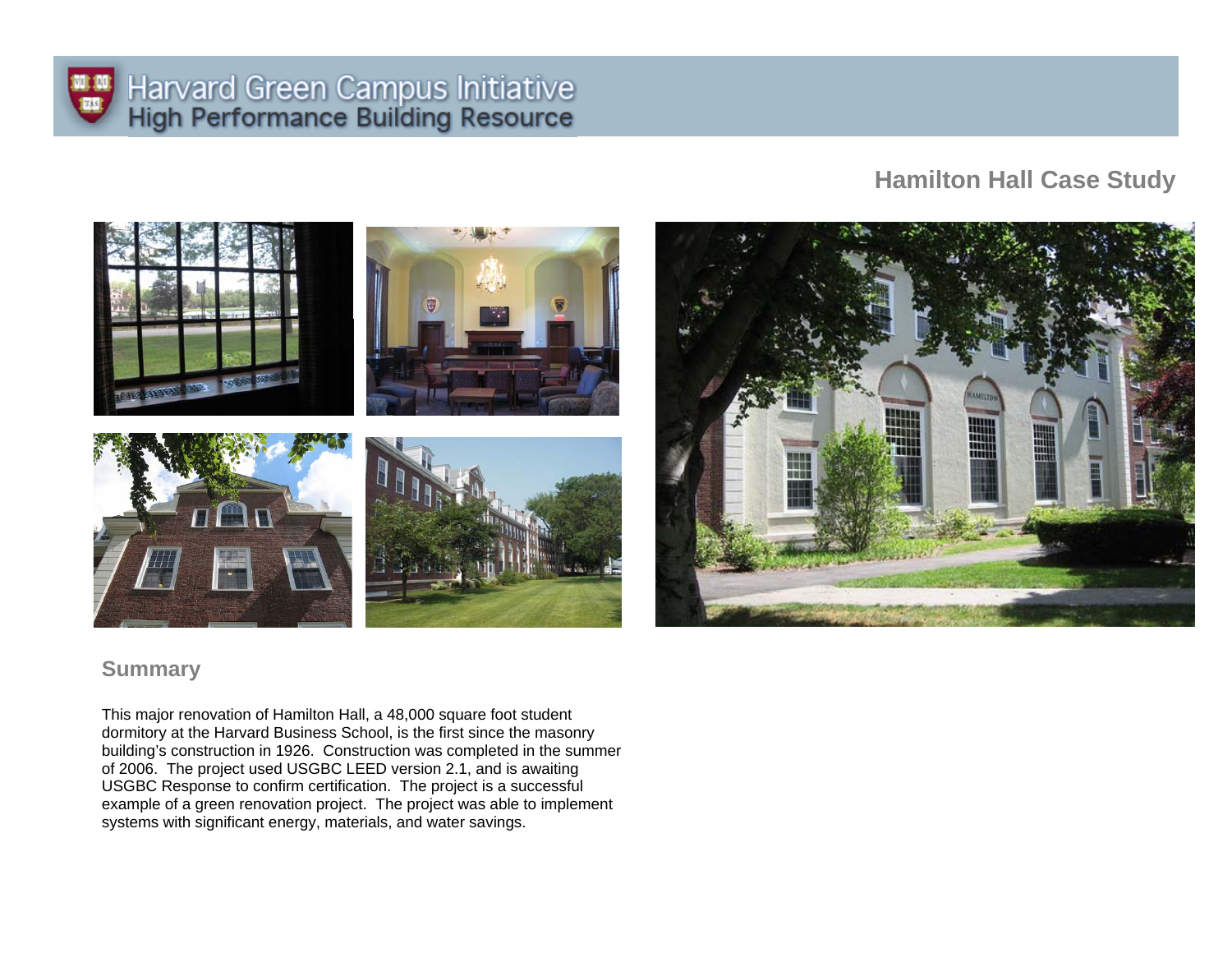# **Location**

Hamilton Hall is located at 700 Soldiers Field Road, along the Charles River.

# **Client User Group**

#### Harvard Business School

### **Project Team**

Project Manager: William A. Berry & Sons, Inc. Architect: Finegold Alexander + Associates Structural: Boston Building Consultants Mechanical: BLW Engineers Civil: Judith Nitsch Engineering, Inc. Code /Fire Protection: FIREPRO Incorporated Interiors: Lucas Stefura Interiors Hazardous Materials: Environmental Health, Inc. Landscape: The Halvorson Company, Inc. Construction Manager: Richard White Sons Commissioning: Richard D Kimball Company, Inc. Sustainability Consultant: Harvard Green Campus Initiative

# **Building Program**

The building had not had a major renovation since its construction in 1926, and it was in need of mechanical, lighting, building envelope, and plumbing upgrades…..Dormitories for students at the Harvard Business School





**Project Schedule**

The project was completed in the summer of 2006.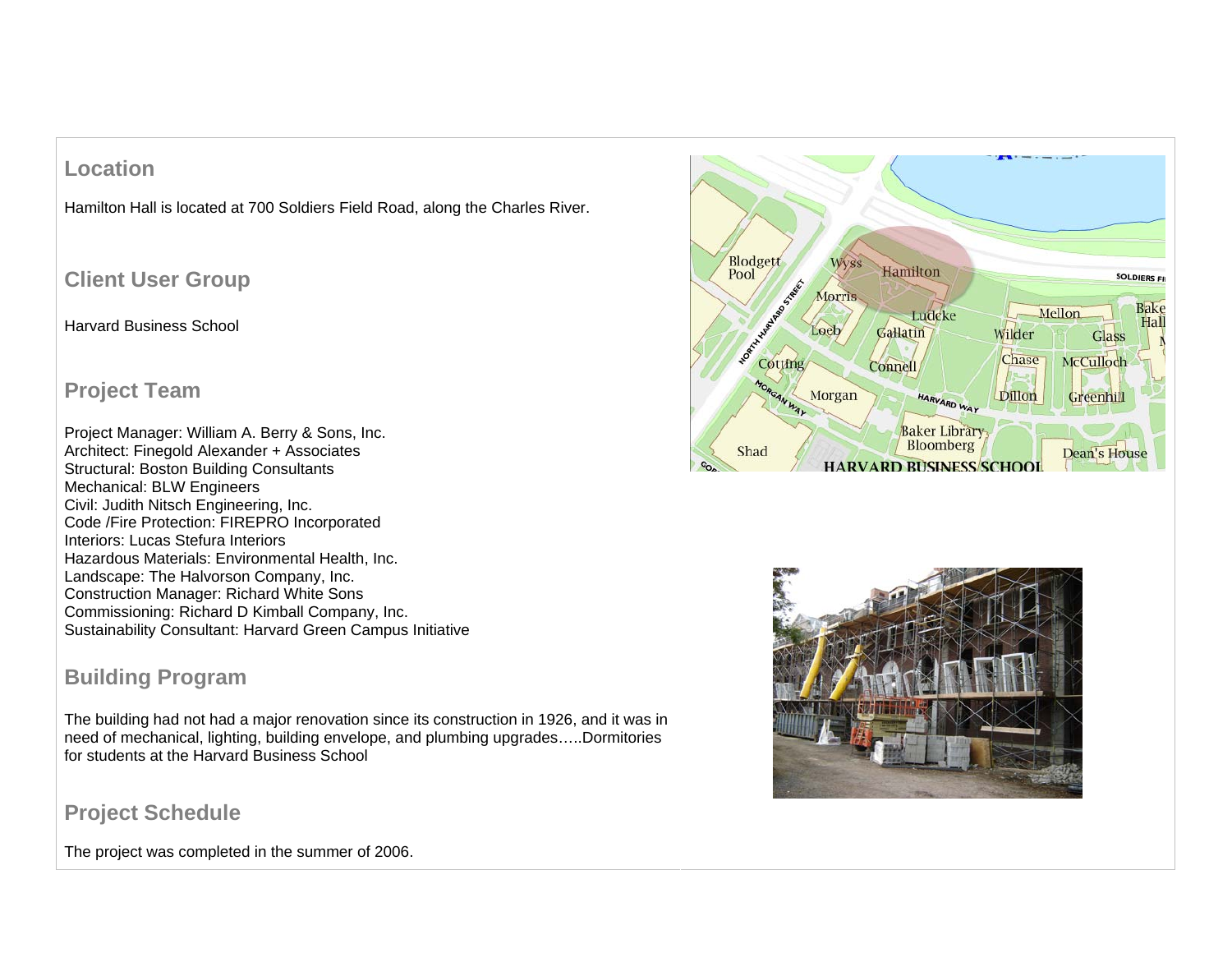# **Life Cycle Costing**

Hamilton Hall was one of the first projects at Harvard to take advantage of the Green Campus Loan Fund for New Construction to implement a dual setback mechanical system. Analysis by BLW Engineers determined that the system would result in \$8,485 in annual savings, with a payback period of 10.02 years.

## **Sustainable Strategies**

#### **Site**

- Close proximity to several public transportation options
- Bicycle storage for the inhabitants.
- Through a contract with ZipCar, there are hybrid vehicles in the area with preferred parking.
- The landscaping for the 0.7 acre site is designed to mitigate solar heat gain and heat island effect.

#### **Water**

- Water use for irrigation is being reduced by selecting more efficient sprinkler heads and through use of the Rain Bird system, a computer controlled irrigation system that determines irrigation rates based on data from an on-site weather station.
- Low-flow faucets, toilets and 2.0 gpm showerheads reduce water use by 30.88%
- Potable water used for irrigation is reduced by 64.83% by using efficient irrigation systems.

#### **Energy**

- Reduced mechanical load with a dual set-back system with occupancy sensors: After the space is unoccupied for 15 minutes, the system is sets back +/ - 5 degrees. After 8 hours, the temperature adjusts +/-10 degrees. The sensors are in 85 rooms – 72 Dorm rooms, 4 Conference Rooms, and 9 Kitchen/Lounge areas.
- An independent commissioning agent was brought on the project early (before the Design Development phase) to review the design. The commissioning agent reviewed relevant contractor submittals provide a re-commissioning manual and the review building operation with staff after construction is completed.
- New insulation was added throughout the building: on the interiors of the exterior